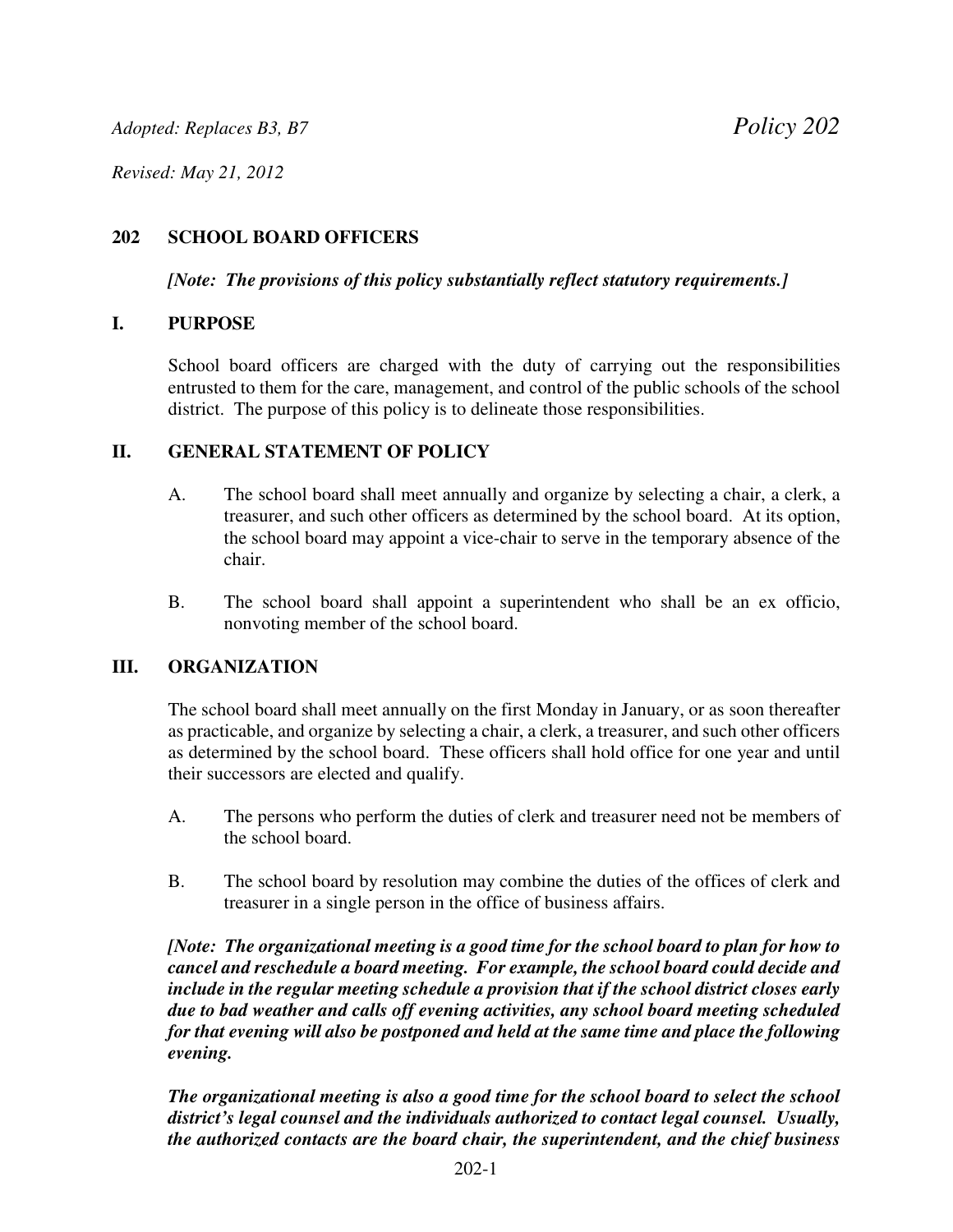*official of the school district. In addition, many school districts authorize their human resources director, or a person exercising similar duties, to contact legal counsel.]*

## **IV. OFFICER'S RESPONSIBILITIES**

- A. Chair
	- 1. The chair when present shall preside at all meetings of the school board, countersign all orders upon the treasurer for claims allowed by the school board, represent the school district in all actions, and perform all duties a chair usually performs.
	- 2. In case of absence, inability, or refusal of the clerk to draw orders for the payment of money authorized by a vote of the majority of the school board to be paid, the chair may draw the orders, or the office of the clerk may be declared vacant by the chair and treasurer and filled by appointment.

#### B. Treasurer

- 1. The treasurer shall deposit the funds of the school district in the official depository.
- 2. The treasurer shall make all reports which may be called for by the school board and perform all duties a treasurer usually performs.
- 3. In the event there are insufficient funds on hand to pay valid orders presented to the treasurer, the treasurer shall receive, endorse, and process the orders in accordance with Minn. Stat. § 123B.12.

#### C. Clerk

- 1. The clerk shall keep a record of all meetings in the books provided.
- 2. Within three days after an election, the clerk shall notify all persons elected of their election.
- 3. On or before September 15 of each year, the clerk shall:
	- a. file with the school board a report of the revenues, expenditures, and balances in each fund for the preceding fiscal year.
	- b. make and transmit to the commissioner certified reports, showing:
		- (1) revenues and expenditures in detail, and such other financial information required by law, rule, or as may be called for by the commissioner;
		- (2) length of school term and enrollment and attendance by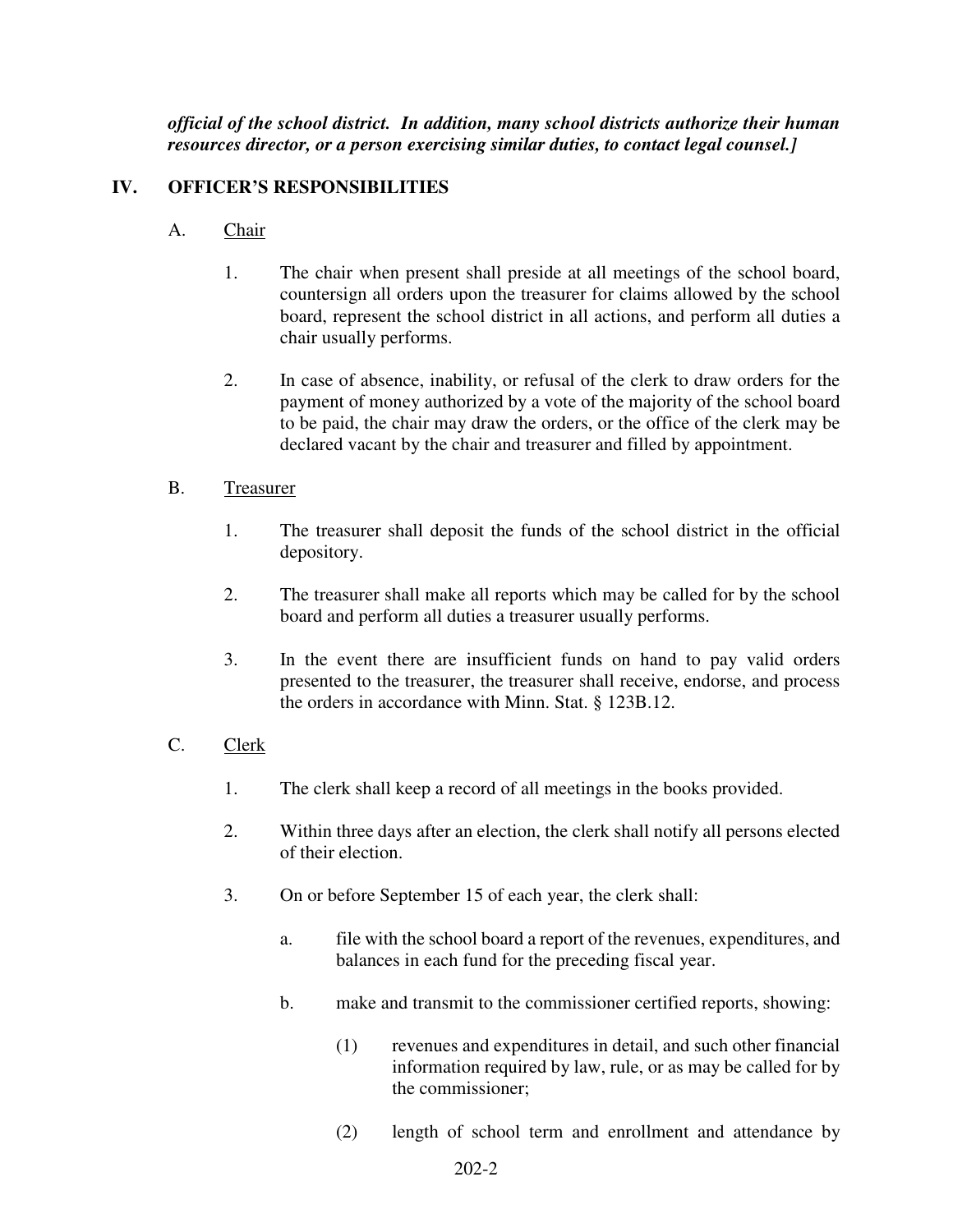grades; and

- (3) other items of information as called for by the commissioner.
- 4. The clerk shall enter into the clerk's record book copies of all reports and of the teachers' term reports, and of the proceedings of any meeting, and keep an itemized account of all expenses of the school district.
- 5. The clerk shall furnish to the county auditor, on or before September 30 of each year, an attested copy of the clerk's record, showing the amount of proposed property tax voted by the school district or the school board for school purposes.
- 6. The clerk shall draw and sign all orders upon the treasurer for the payment of money for bills allowed by the school board for salaries of officers and for teachers' wages and all claims, to be countersigned by the chair.
- 7. The clerk shall perform such duties as required by the Minnesota Election Law or other applicable laws relating to the conduct of elections.
- 8. The clerk shall perform the duties of the chair in the event of the chair's and the vice-chair's temporary absences.
- D. Vice-Chair [Optional]

The vice-chair shall perform the duties of the chair in the event of the chair's temporary absence.

- E. Superintendent
	- 1. The superintendent shall be an ex officio, nonvoting member of the school board.
	- 2. The superintendent shall perform the following:
		- a. visit and supervise the schools in the school district, report and make recommendations about their condition when advisable or on request by the school board;
		- b. recommend to the school board employment and dismissal of teachers;
		- c. annually evaluate each school principal assigned responsibility for supervising a school building within the district;
		- d. superintend school grading practices and examinations for promotions;